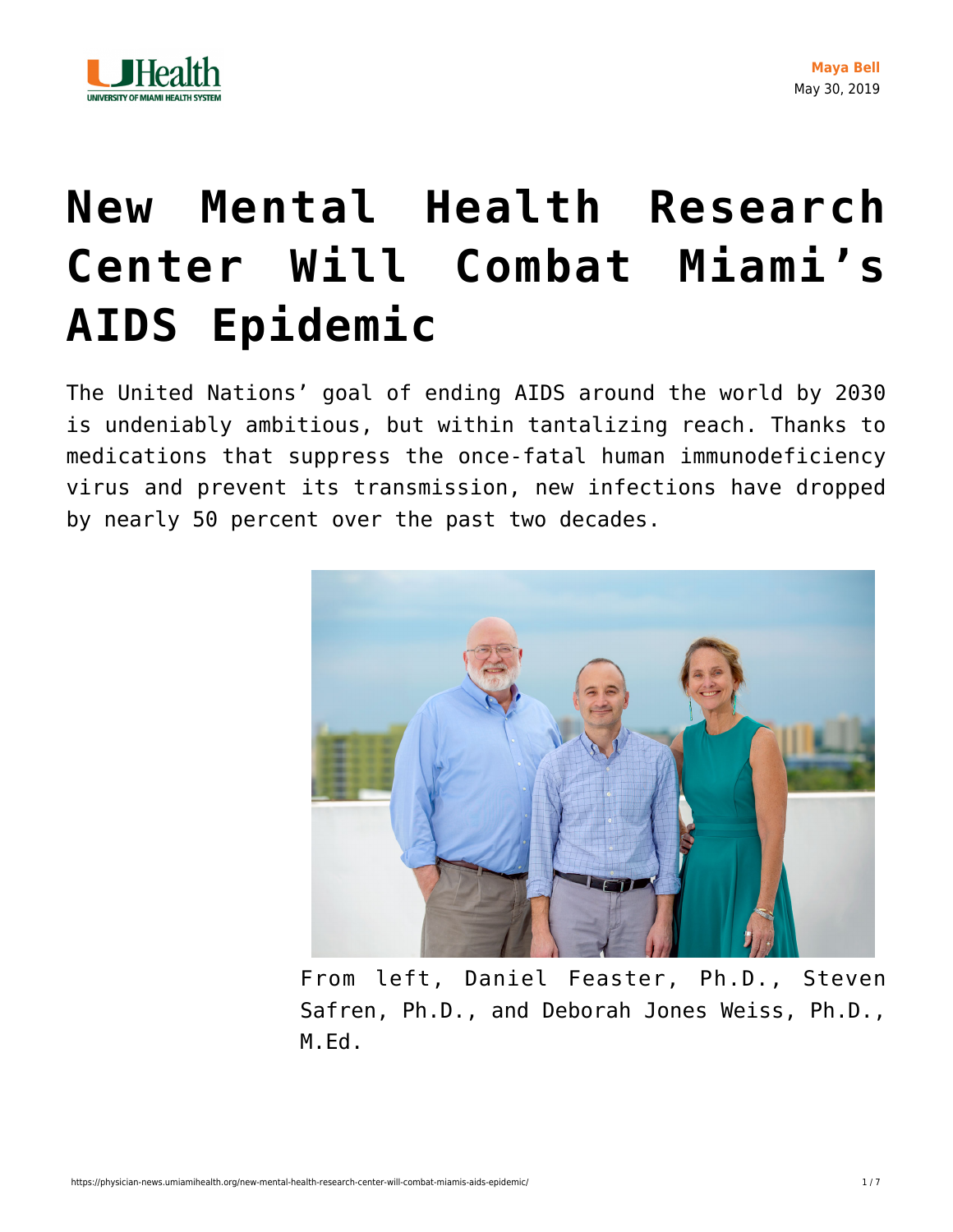

Yet in 2017, Miami held the dubious distinction of being No. 1 in the nation for new HIV cases, with a rate nearly four times the national average.

Why is not a big mystery to behavioral and social scientists at the University of Miami, who were recently awarded a four-year \$3.32 million grant by the National Institute of Mental Health to establish a developmental AIDS Research Center to promote research aimed at curbing the local epidemic.

As Steven Safren, Ph.D., principal investigator on the grant and director of the new Center for HIV and Research in Mental Health, or CHARM, notes, controlling Greater Miami's HIV/AIDS epidemic will not happen without addressing the mental and minority health disparities that help perpetuate the disease today — disparities that most affect the poor and marginalized, and the racial, sexual, gender, and ethnic minorities who live in view of the area's gleaming new condos and sun-splashed beaches.

"HIV is different today than it was when it first started, largely among gay men," said Dr. Safren, a professor of psychology who also heads CHARM's administrative core. "Although men who have sex with men still comprise the majority of individuals living with HIV, it is now largely a disease of bigcity poor and intertwined with behavioral health issues, like depression, problematic substance abuse, traumatic stress, stigmas, discrimination — all the things that make it very hard for a lot of people to access treatment, to stay in treatment, and to get the best benefit from treatment."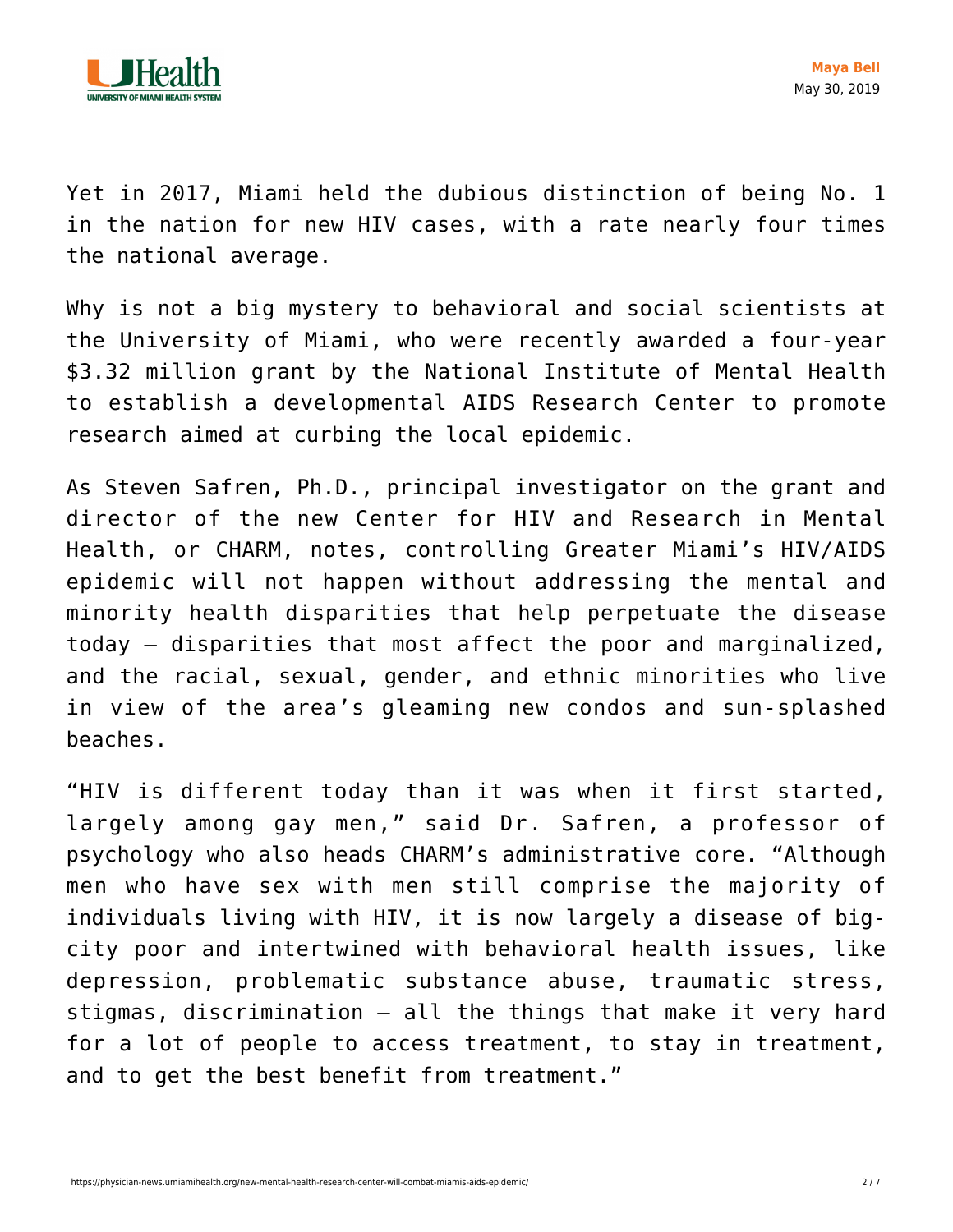

Under ideal circumstances, every person infected with HIV would be promptly diagnosed and immediately start taking the antiretroviral therapy (ART) that would reduce their viral load to an undetectable level. That would not only keep them healthy, but also would eliminate their risk of passing on the disease, either through sexual contact or sharing used needles, which has killed more than 34 million people around the world since the first U.S. cases were diagnosed in 1981.

But adhering to a daily drug regimen often isn't a priority or even possible for people living with HIV who worry about their next meal or a place to sleep, who have no way to get to the lone pharmacy that provides free medications, who battle unrelenting depression or struggle with substance use, who are traumatized by violence or sexual abuse, or who are cast aside because they are gay, transgender, dark-skinned, or from another culture and speak another language.

"When effective medication was discovered for HIV, the assumption was, OK, people are going to get it and take it, and we're going to be done," said Sannisha Dale, Ph.D., assistant professor of psychology and CHARM's scientific director for community engagement. "But there was no attention being paid to the mental and psychosocial factors that would impact people gaining access to treatment, getting their meds, and staying on them. And we scientists didn't do a very good job of engaging with the community experts on the ground."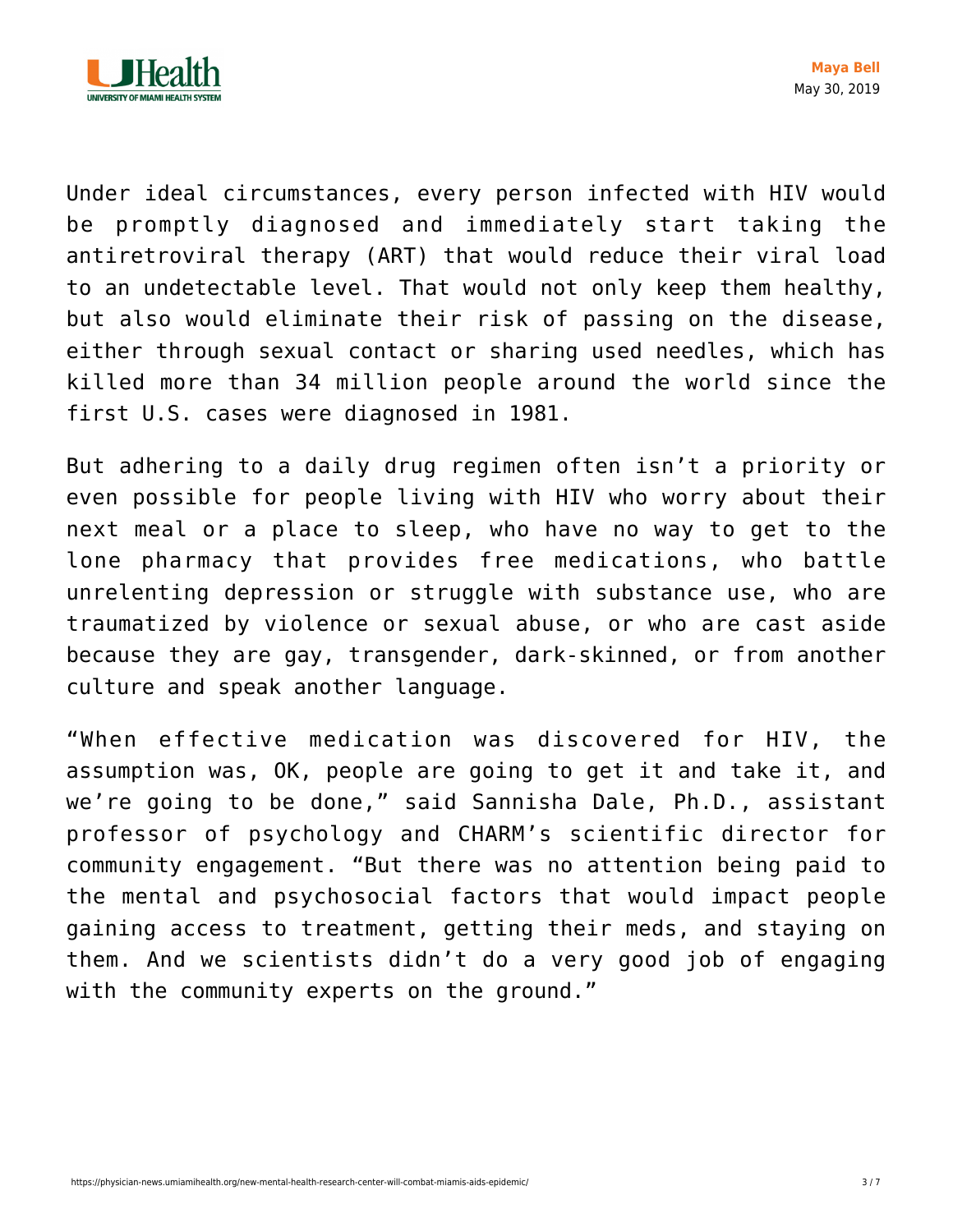



Though administered through the College of Arts and Sciences, CHARM is an interdisciplinar y collaboration, encompassing faculty from multiple schools and

complementing

the Miller School of Medicine's Center for AIDS Research (CFAR), which the National Institute of Allergy and Infectious Diseases first funded as a developmental center in 2007. Transitioning to a full-fledged center in 2012, CFAR has been refunded through 2022, and focuses primarily on biomedical research aimed at ending HIV/AIDS.

Dr. Safren, who joined UM in 2015 after founding and leading the behavioral and social sciences core at Harvard University's CFAR, and his CHARM co-directors, the Miller School's Daniel Feaster, Ph.D., professor in the Department of Public Health Sciences, and Deborah Jones Weiss, Ph.D., M.Ed., professor of psychiatry and behavioral sciences, hope CHARM will follow suit. By creating a research infrastructure that will not only help curb Miami's epidemic but also be applicable to other underresourced settings coping with uncontrolled epidemics, they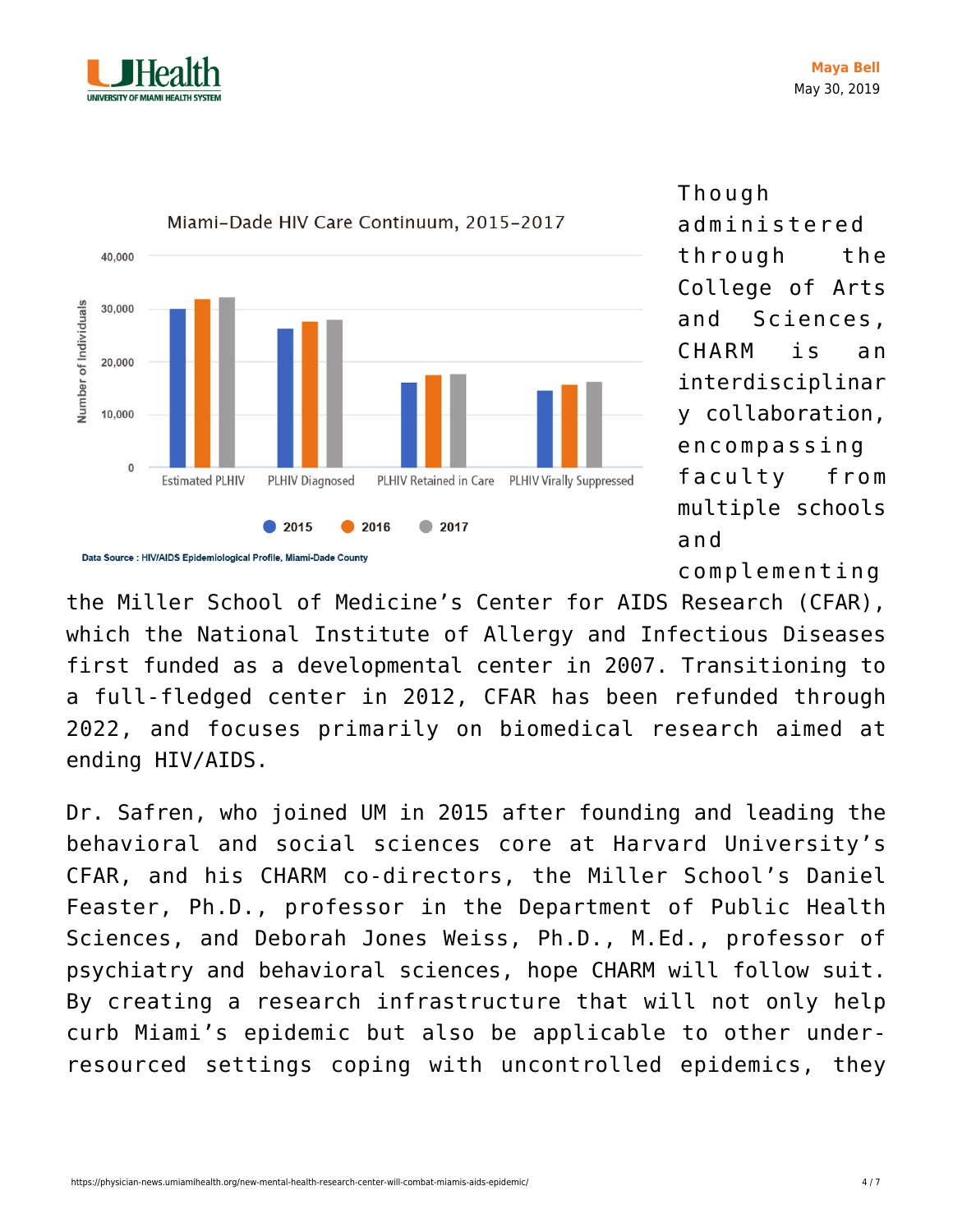

believe CHARM will earn full-fledged center status after its four-year developmental period.

Although CHARM is NIMH's seventh AIDS Research Center, it is the first in the South, the U.S. region hardest hit by HIV/AIDS. Like Miami, the South has many pockets that lack sufficient resources or face significant barriers to fight the epidemic with the existing tools that could, in theory, eliminate AIDS by 2030. That's the goal the Joint United Nations Programme on HIV/AIDS adopted in 2014, and that President Donald Trump embraced in his last State of the Union address.

As it stands today, however, South Florida in general, and Miami in particular, will not meet even the U.N.'s interim goal for 2020. Known as the 90-90-90 goal, it calls for 90 percent of all people living with HIV to know their status; 90 percent of those who know their status to be on ART; and 90 percent of those on ART to have suppressed viral loads, making their disease noncommunicable.

As of 2017, of the 87 percent of the people living with HIV (*noted as PLHIV in the chart above*) in Miami-Dade County who knew their diagnosis, only 64 percent of them were being treated, and only 58 percent of them were virally suppressed. Yet, as Dr. Safren noted, "the Miami-Dade County Health Department has far fewer resources dedicated specifically to HIV/AIDS prevention and treatment than health departments in cities like Boston, New York, and San Francisco, which have seen significant reductions in their rates of new HIV infections."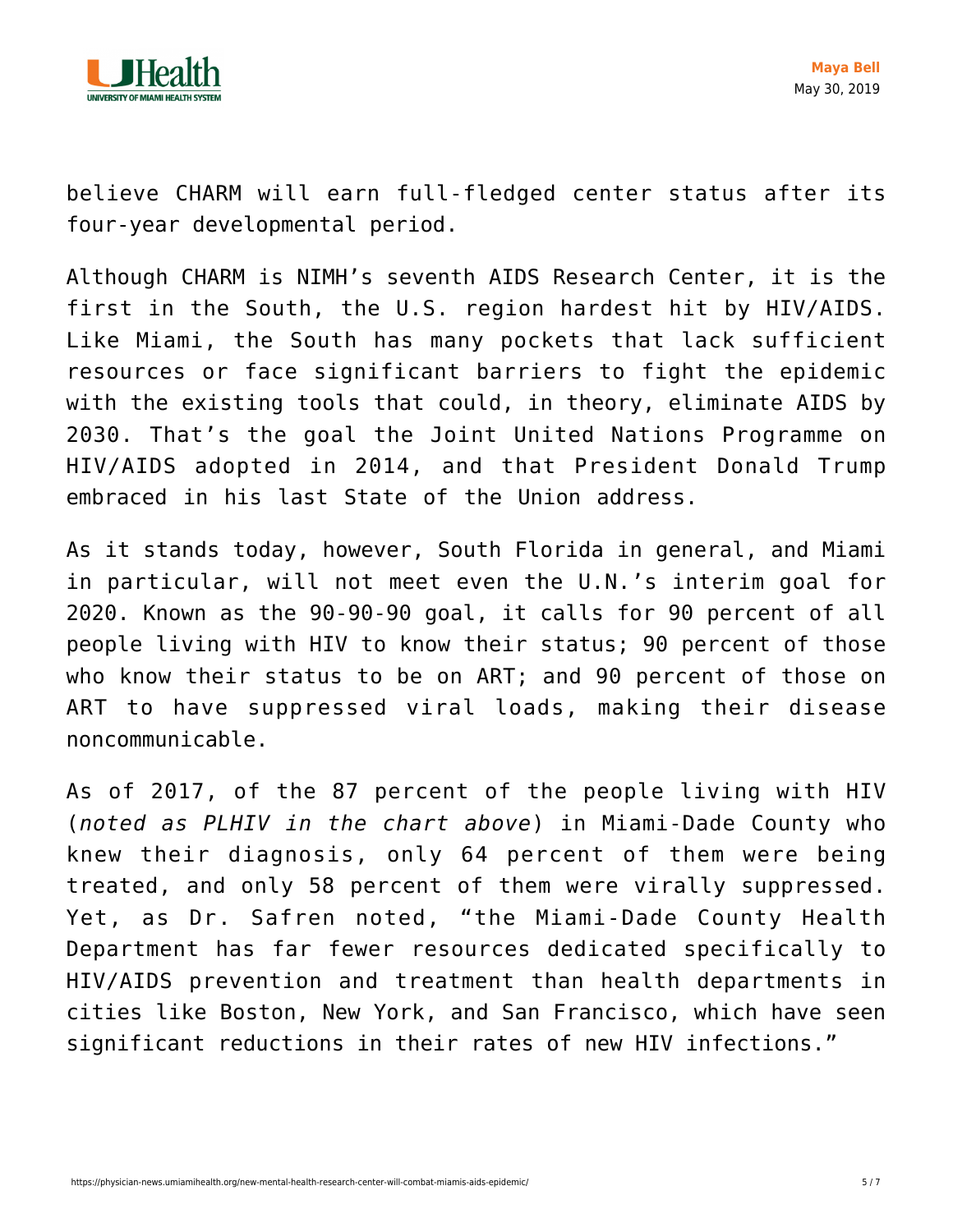

The lack of such resources are among the structural barriers that CHARM investigators hope to resolve by working with state and community partners, They're also gearing up to support and catalyze the high-impact research needed to develop prevention and care programs for the most challenging and vulnerable populations. In addition to the administrative core, which will be the hub for community engagement activities that are central to the center's mission, CHARM has three other cores: a developmental core, and two unique research cores.

The Developmental Core, which will award funding for pilot studies to early-career investigators, is designed to support and mentor UM's growing cadre of behavioral health-related HIV/AIDS researchers. Led by Adam Carrico, Ph.D., associate professor of public health sciences and psychology, who has conducted significant research on people living with HIV and substance use disorders, and the Department of Medicine's Allan Rodriguez, M.D., and Maria Alcaide, M.D., the core aims to award at least two grants a year to UM investigators engaging in research with community collaborations.

The Methods Core, led by Dr. Feaster, who has more than 30 years' experience as a biobehaviorial statistician, and the Department of Public Health Sciences' Raymond Balise, Ph.D., will help researchers design, implement, and analyze their studies.

Led by Dr. Jones Weiss and the School of Nursing and Health Studies' Victoria Mitrani, Ph.D., the Mental Health Disparities Core will train researchers to pursue the kind of culturally